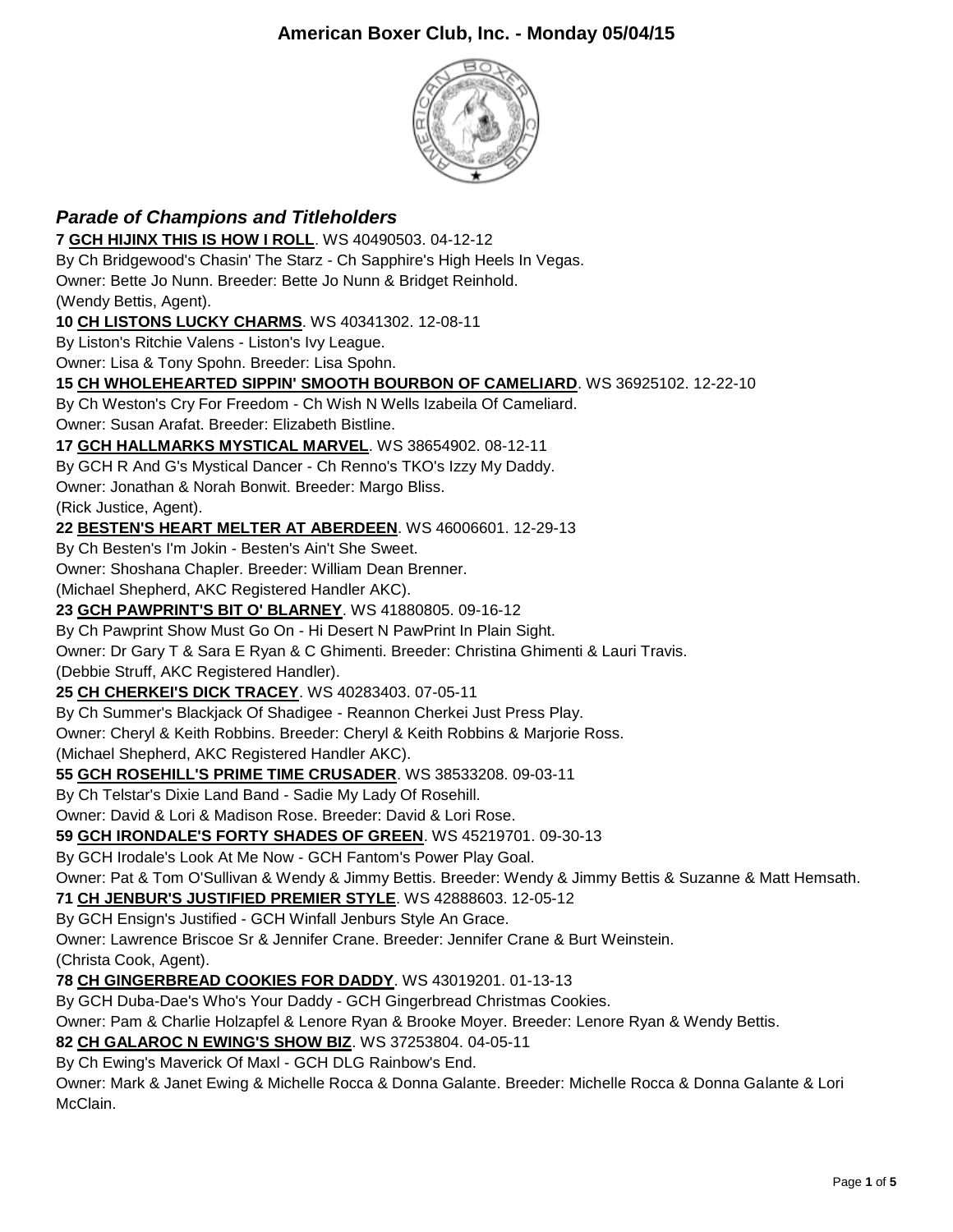#### **84 [CH GALAROC N EWING'S SHOW OFF](http://www.infodog.com/files/bdogrsl1.prg;makc=WS%2037253803;mdog=Ch_Galaroc_N_Ewing_s_Show_Off;wins=all)**. WS 37253803. 04-05-11

By Ch Ewing's Maverick Of Maxl - GCH DLG Rainbow's End.

Owner: Mark Ewing & Janet Ewing & Michelle Rocca & Donna Galante. Breeder: Michelle Rocca & Donna Galante & Lori McClain.

**89 [GCH IRONDALE'S LOOK AT ME NOW](http://www.infodog.com/files/bdogrsl1.prg;makc=WS%2037185301;mdog=GCH_Irondale_s_Look_At_Me_Now;wins=all)**. WS 37185301. 03-13-11

By GCH Duba Dae's Who's Your Daddy - GCH Gingerbread's Christmas Cookie.

Owner: Wendy Bettis. Breeder: Lenore Ryan & Wendy Bettis.

**91 [CH IRONDALE N MIRCOA'S CHISELED IN STONE](http://www.infodog.com/files/bdogrsl1.prg;makc=WS%2046442701;mdog=Ch_Irondale_N_Mircoa_s_Chiseled_In_Stone;wins=all)**. WS 46442701. 02-06-14

By GCH Duba Dae's Who's Your Daddy - Ch Mircoa's Glitters With Attitude For Skyview.

Owner: Wendy & James Bettis. Breeder: Zelma Goodman & Diana Greenhow.

**98 [CH ASUNCION 'N HARLYN'S SECRET TALISMAN](http://www.infodog.com/files/bdogrsl1.prg;makc=WS%2042935802;mdog=Ch_Asuncion__N_Harlyn_s_Secret_Talisman;wins=all)**. WS 42935802. 08-24-12

By Ch Samson N Asuncion New Start - Wit's End Total Eclipse.

Owner: Carol McGuire & Angie Friesen & Virginia Shames. Breeder: C Haywood & A Friesen.

**101 [BREHO ALMOST GOT AWAY](http://www.infodog.com/files/bdogrsl1.prg;makc=WS%2041013601;mdog=Breho_Almost_Got_Away;wins=all)**. WS 41013601. 04-15-12

By Ch Storybook Page After Page - GCH Breho Emerson Dream Walkin' RN BN CD.

Owner: Suzanne Crites & Brenda Stuckey & Karen Emerson & T Galle. Breeder: Suzanne Crites & Brenda Stuckey & Karen Emerson & T Galle.

**104 [GCH WINFALL JENBURS STYLE AN GRACE](http://www.infodog.com/files/bdogrsl1.prg;makc=WS%2037007301;mdog=GCH_Winfall_JenBurs_Style_An_Grace;wins=all)**. WS 37007301. 07-28-10

By Winfall's Scooba Style - Winfall I've Got It Too.

Owner: Jennifer Crane & Burt Weinstein. Breeder: Tina Porter.

(Christa Cook, Agent).

**106 [CH JENBUR'S JUSTIFIED GRACE N GLORY](http://www.infodog.com/files/bdogrsl1.prg;makc=WS%2042888601;mdog=Ch_JenBur_s_Justified_Grace_N_Glory;wins=all)**. WS 42888601. 12-05-12

By GCH Ensign's Justified - GCH Winfall JenBurs Style An Grace.

Owner: Jennifer Crane & Burt Weinstein. Breeder: Jennifer Crane & Burt Weinstein.

(Christa Cook, Agent).

**112 [CH BRITLYN'S AIN'T PLAYIN GAMES AT JESTER](http://www.infodog.com/files/bdogrsl1.prg;makc=WS%2046878801;mdog=Ch_Britlyn_s_Ain_t_Playin_Games_At_Jester;wins=all)**. WS 46878801. 03-22-14

By GCH Tybrushe's Ain't No Saint - Britlyn's Steel Magnolia.

Owner: Raynetta Buchholz & James A Riggi & Brooke Moyer. Breeder: Raynetta Buchholz.

**117 [CH SHADIGEE'S CALCULATED RISK](http://www.infodog.com/files/bdogrsl1.prg;makc=WS%2042774403;mdog=Ch_Shadigee_s_Calculated_Risk;wins=all)**. WS 42774403. 12-08-12

By Ch Pearlisle N Standing O Risk Factor - Ch Shadigee's Lady Luck.

Owner: Keith Lawson & Lee & Mary Jane Nowak. Breeder: Lee & Mary Jane Nowak. (Amy Bieri, Agent).

#### **125 [CH BAIBROOK'S GOLDEN SON RISE](http://www.infodog.com/files/bdogrsl1.prg;makc=WS%2043075701;mdog=Ch_Baibrook_s_Golden_Son_Rise;wins=all)**. WS 43075701. 12-25-12

By Ch Pinebrook's Innuendo - GCH Baibrook's Gold In A Penny Arcade.

Owner: Karen Kaleta. Breeder: Karen Kaleta.

(Sherry Canciamille, Agent).

#### **148 [GCH SAVOY SICILIAN MARK MY WORDS](http://www.infodog.com/files/bdogrsl1.prg;makc=WS%2042603803;mdog=GCH_Savoy_Sicilian_Mark_My_Words;wins=all)**. WS 42603803. 11-05-12

By GCH Raklyns The Bronx MVP At Third - Garnsey's Savoy Shiraz Of Haberl RN CA. Owner: Evelyn C Mark. Breeder: Wendy Mayhall.

**167 [CH RICO'S ROYAL HEARTS](http://www.infodog.com/files/bdogrsl1.prg;makc=WS%2041216405;mdog=Ch_Rico_s_Royal_Hearts;wins=all)**. WS 41216405. 05-23-12

By GCH Nantess Royal Hot Rod - GCH McCoy's Tonic For The Heart Of Rico.

Owner: Andie & Scott Evers & Donna M Purichia. Breeder: Donna M Purichia.

(Tessie Savage, Agent).

**169 [GCH RICO'S HOT ROD WARRIOR](http://www.infodog.com/files/bdogrsl1.prg;makc=WS%2041216402;mdog=GCH_Rico_s_Hot_Rod_Warrior;wins=all)**. WS 41216402. 05-23-12

By GCH Nantess Royal Hot Rod - GCH McCoy's Tonic For The Heart Of Rico.

Owner: Donna M Purichia. Breeder: Donna M Purichia.

(Tessie Savage, Agent).

**184 [GCH SPECIAL K'S DAY DREAMER](http://www.infodog.com/files/bdogrsl1.prg;makc=WS%2035667202;mdog=GCH_Special_K_s_Day_Dreamer;wins=all)**. WS 35667202. 09-17-10

By Ch Special K's A Jet Of My Own - Special K's Black Velvet.

Owner: Rhonda & Patrick Epley. Breeder: Rhonda & Patrick Epley.

**185 [CH MCCOY'S COMMANDER OF THE HEART](http://www.infodog.com/files/bdogrsl1.prg;makc=WS%2045457903;mdog=Ch_McCoy_s_Commander_Of_The_Heart;wins=all)**. WS 45457903. 08-01-13

By Ch Silverlane's Excalibur - Ch McCoy's Melt Your Heart.

Owner: Ellen Ellerman & Larry McCoy. Breeder: Larry McCoy.

(Bryan Briley, Agent).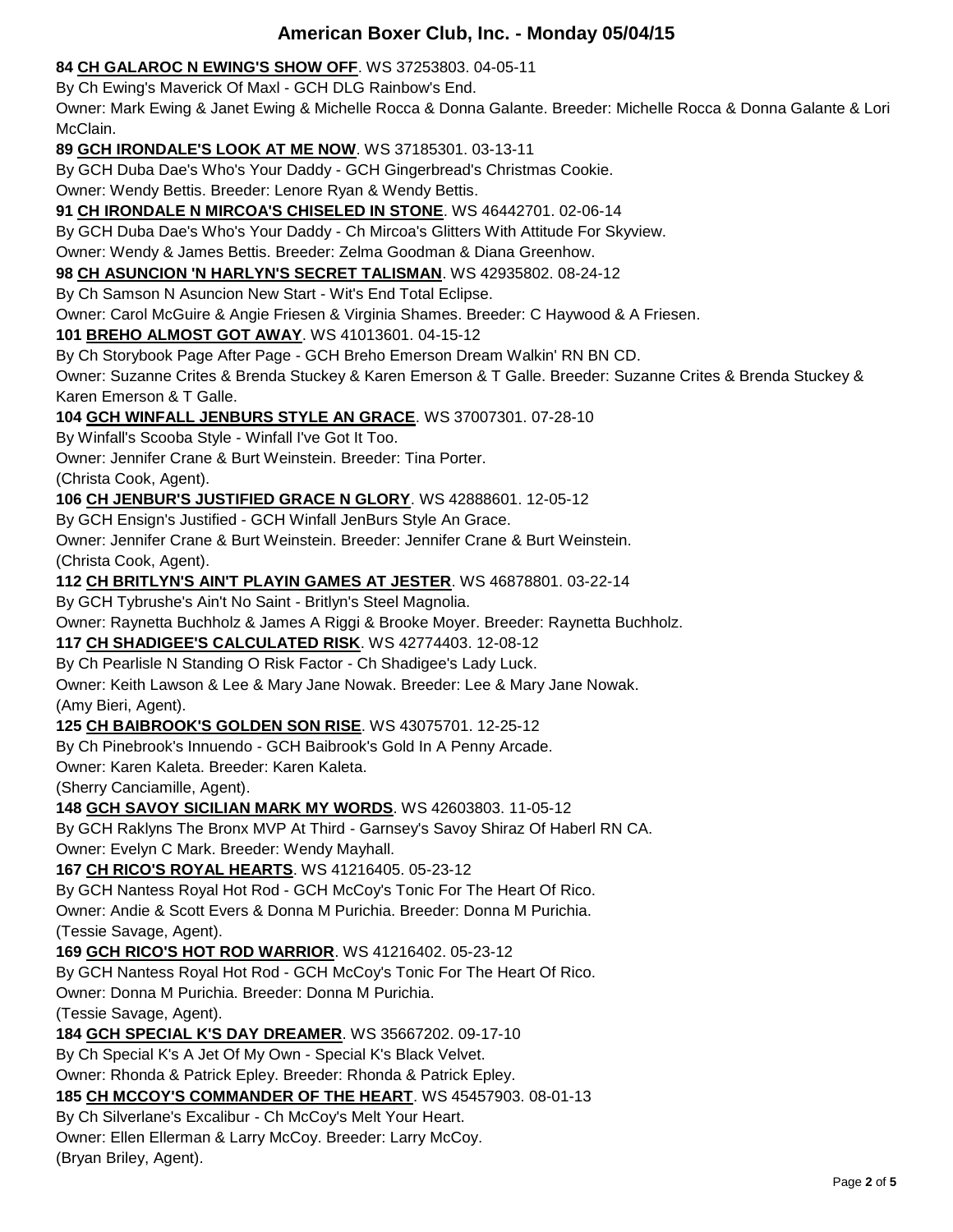#### **190 [GCH IMPERIAL'S DESERT GOLD](http://www.infodog.com/files/bdogrsl1.prg;makc=WS%2044743204;mdog=GCH_Imperial_s_Desert_Gold;wins=all)**. WS 44743204. 06-09-13

By Ch Marlburl's Hidalgo - Ch Imperial's Texoma Tilley.

Owner: JoAnn Reinolds & AE Reinolds & Sarah Reinolds. Breeder: JoAnn Reinods & AE Reinolds & Sarah Reinolds. (Terri Galle, Agent).

**193 [CH NANTESS TOP NOTCH SOLO TANGO DANCER](http://www.infodog.com/files/bdogrsl1.prg;makc=WS%2041399301;mdog=Ch_Nantess_Top_Notch_Solo_Tango_Dancer;wins=all)**. WS 41399301. 07-14-12

By Ch Nantess Royal Hot Rod - Ch Nantess Top Notch Tango Dancer.

Owner: Gladys & Don O'Brien & Beth McClory. Breeder: Nancy Savage & Tessie Savage.

(Tina Starr, Agent).

**195 [RICO'S CAN'T TOUCH THIS](http://www.infodog.com/files/bdogrsl1.prg;makc=WS%2041216401;mdog=Rico_s_Can_t_Touch_This;wins=all)**. WS 41216401. 05-23-12

By GCH Nantess Royal Hot Rod - GCH McCoy's Tonic For The Heart Of Rico.

Owner: Patti Turk & Tom Briscoe & Donna Purichia. Breeder: Donna Purichia.

## **205 [CH AVALON'S CODE RED](http://www.infodog.com/files/bdogrsl1.prg;makc=WS%2031686402;mdog=Ch_Avalon_s_Code_Red;wins=all)**. WS 31686402. 06-17-09

By Ch Avalon's Windwalker - Ch Avalon's Lalique.

Owner: Janice Boess & Solas Hansen. Breeder: Dr Daniel Buchwald & Janice Boess & Norma Hanson. (Dan Buckwald, Agent).

#### **210 [GCH RICO'S TONIC GIVES HER HEART TO HOT ROD](http://www.infodog.com/files/bdogrsl1.prg;makc=WS%2041216403;mdog=GCH_Rico_s_Tonic_Gives_Her_Heart_To_Hot_Rod;wins=all)**. WS 41216403. 05-23-12

By GCH Nantess Royal Hot Rod - GCH McCoy's Tonic For The Heart Of Rico.

Owner: Donna M Purichia. Breeder: Donna M Purichia.

(Tessie Savage, Agent).

**230 [CH TAMARON'S FEEL LIKE A ROCK STAR](http://www.infodog.com/files/bdogrsl1.prg;makc=WS%2043468802;mdog=Ch_Tamaron_s_Feel_Like_A_Rock_Star;wins=all)**. WS 43468802. 02-09-13

By GCH Tamaron's Leonidas - Tamaron's Spiced Peach.

Owner: Brynn Holic & Joy Iannaconi & Vanja Milc. Breeder: Joy Iannaconi & Vanja Milic.

## **231 [GCH TKO'S IZZY'S MR TWISTED OLIVER](http://www.infodog.com/files/bdogrsl1.prg;makc=WS%2038654904;mdog=GCH_TKO_s_Izzy_s_Mr_Twisted_Oliver;wins=all)**. WS 38654904. 08-12-11

By GCH R And G's Mystical Dancer - Ch Renno's Tko's Izzy My Daddy.

Owner: Judy Kelly. Breeder: Margo Bliss.

(Dan Buchwald, Agent).

#### **238 [CH PINNACLES SB CRESCENT CITY BREEZE MMS](http://www.infodog.com/files/bdogrsl1.prg;makc=WS%2039076803;mdog=Ch_Pinnacles_SB_Crescent_City_Breeze_MMS;wins=all)**. WS 39076803. 09-24-11

By Ch Illyrian's Trilogy - Storybook Fantasia.

Owner: Debbie Schlesinger & Julie Lawrence & Michael Shepherd. Breeder: Owners.

(Michael Shepherd, AKC Registered Handler AKC).

**255 [GCH WIT'S END NIGHT REVELER](http://www.infodog.com/files/bdogrsl1.prg;makc=WS%2042935801;mdog=GCH_Wit_s_End_Night_Reveler;wins=all)**. WS 42935801. 08-24-12

By Samson N Asuncion New Start - Wit's End Total Eclipse.

Owner: Constance Haywood. Breeder: Constance Haywood & Angie Friesen.

(Gina Currier, Agent).

**257 [GCH REGAL'S N KMBEE MASTER OF SUSPENSE](http://www.infodog.com/files/bdogrsl1.prg;makc=WS%2038493302;mdog=GCH_Regal_s_N_Kmbee_Master_Of_Suspense;wins=all)**. WS 38493302. 06-07-11

By Ch Breho Hot Wheels - Ch Regal's Best Kept Secret.

Owner: Korinne Vanderpool & Kimberly Warren. Breeder: Kimberly Warren & Korinne Vanderpool. (Terri Galle, Agent).

**260 [GCH BREHO FORTUITY SHARED TREASURE](http://www.infodog.com/files/bdogrsl1.prg;makc=WS%2035462201;mdog=GCH_Breho_Fortuity_Shared_Treasure;wins=all)**. WS 35462201. 08-22-10

By Ch Illyrian's Trilogy - Ch Maxlan Breho Treasure Hunter.

Owner: Brenda Stuckey & Theresa Galle & June Sutherlin. Breeder: June Sutherlin DVM & Brenda Stuckey & Theresa Galle.

#### **267 [CH NANTESS JUST TRY IT](http://www.infodog.com/files/bdogrsl1.prg;makc=WS%2030506701;mdog=Ch_Nantess_Just_Try_It;wins=all)**. WS 30506701. 06-02-09

By Ch Draymia Moon Valley Impact - Ch Sarkels Set-Em Up At Nantess.

Owner: Nancy & Tessie Savage. Breeder: Nancy & Tessie Savage.

**283 [CH FALMARK'S DIAMOND THIEF](http://www.infodog.com/files/bdogrsl1.prg;makc=WS%2042587401;mdog=Ch_Falmark_s_Diamond_Thief;wins=all)**. WS 42587401. 09-22-12

By Ch Falmark's Diamond Mine - Falmark's Samba.

Owner: Dana Penney & Laura Cuthbert. Breeder: Dana L Penney & Laura Cuthbert.

**284 [CH FORTUITY BREHO HIDDEN TREASURE](http://www.infodog.com/files/bdogrsl1.prg;makc=WS%2035462204;mdog=Ch_Fortuity_Breho_Hidden_Treasure;wins=all)**. WS 35462204. 08-22-10

By Ch Illyrian's Trilogy - Ch Maxlan Breho Treasure Hunter.

Owner: June Sutherlin & Brenda Stuckey & Theresa Galle. Breeder: June Sutherlin & Brenda Stuckey & Theresa Galle.

**287 [CH STARLYN-SOUTH WILLOW'S FAMILY TRADITION](http://www.infodog.com/files/bdogrsl1.prg;makc=WS%2042836604;mdog=Ch_Starlyn-South_Willow_s_Family_Tradition;wins=all)**. WS 42836604. 02-20-12

By Ch South Willow's Like A Rock - Ch O'Bravo N Starlyns Desert Sands.

Owner: Jeffrey Lewis & Stephanie Melton. Breeder: Lynn Carroll & Vanessa Bravo.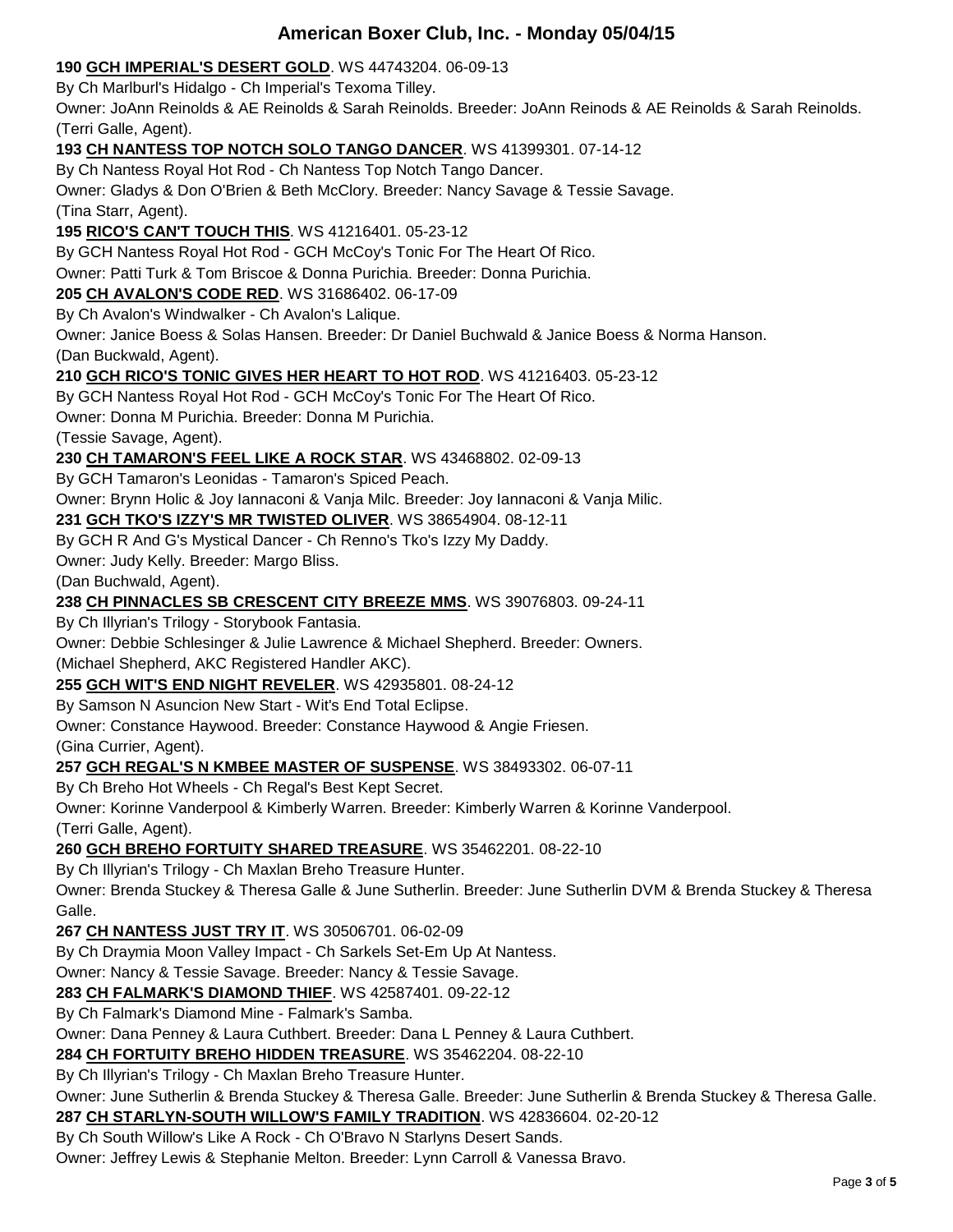**302 [RICO'S ROYAL NANTESS KISS THIS](http://www.infodog.com/files/bdogrsl1.prg;makc=WS%2041216404;mdog=Rico_s_Royal_Nantess_Kiss_This;wins=all)**. WS 41216404. 05-23-12

By GCH Nantess Royal Hot Rod - GCH McCoy's Tonic For The Heart Of Rico.

Owner: Nancy & Tessie Savage & Donna Purichia. Breeder: Donna Purichia.

**303 [CH HO-PA'S SOMETHING MAGICAL](http://www.infodog.com/files/bdogrsl1.prg;makc=WS%2039958501;mdog=Ch_Ho-Pa_s_Something_Magical;wins=all)**. WS 39958501. 12-09-11

By Ch Kimkar's High Tech Traveler - Ch Ho-Pa's Something Unexpected.

Owner: Teri Underhill & Bryan Briley. Breeder: Carol Hobbs & Marlo Parson.

**305 R AND G [N' BELMAR'S PRESTIGE](http://www.infodog.com/files/bdogrsl1.prg;makc=WS%2026182911;mdog=R_And_G_N__Belmar_s_Prestige;wins=all)**. WS 26182911. 05-17-08

By Ch Turo's Overture - Ch R And G's Love Song.

Owner: Teri Underhill & Kristin Winter. Breeder: Bob Patterson & Gayann Jones.

**312 [CH KT'S CREME DE CACAO](http://www.infodog.com/files/bdogrsl1.prg;makc=WS%2037973401;mdog=Ch_Kt_s_Creme_De_Cacao;wins=all)**. WS 37973401. 07-12-11

By Korbel's Totally Exposed - GCH Foxen's Sassy Little Lady.

Owner: Sue Driscoll & Lynn Schaefer. Breeder: Sue Driscoll & Lynn Schaefer & Janet Kraus.

**323 [ROCHILS AND IMPERIALS GOLD STANDARD](http://www.infodog.com/files/bdogrsl1.prg;makc=WS%2044743201;mdog=Rochils_And_Imperials_Gold_Standard;wins=all)**. WS 44743201. 06-09-13

By Ch Marburl's Hidalgo - Ch Imperial's Texoma Tillie.

Owner: Sandra Combest & Perry Combest & Joann Reinolds. Breeder: Joann Reinolds & He Reinolds & Sarah Reinolds. (Lori McClain Ferguson, Agent).

**339 GCH [ILLYRIAN AND MARBURLS HAIL TO THE CHIEF](http://www.infodog.com/files/bdogrsl1.prg;makc=WS%2038390502;mdog=GCH_Illyrian_And_Marburls_Hail_To_The_Chief;wins=all)**. WS 38390502. 05-23-11

By GCH Marburl's Chisum - Illyrian's Ready To Charm.

Owner: Gail Kloecker & Mary Frances Burleson. Breeder: Gail Jean Kloecker & Pamela A Rohr.

(Lori McClain Ferguson, Agent).

**352 [GCH WOODSIDE'S RIDE MY WAVE](http://www.infodog.com/files/bdogrsl1.prg;makc=WS%2039916202;mdog=GCH_Woodside_s_Ride_My_Wave;wins=all)**. WS 39916202. 01-30-12

By Ch Briteway's Cool Hand Luke RA - Early Dawn Blaze.

Owner: Todd & Heidi Dutoi. Breeder: Todd & Heidi Dutoi.

**358 [GCH SASSY LANE'S FANCY DON'T LET ME DOWN](http://www.infodog.com/files/bdogrsl1.prg;makc=WS%2039495102;mdog=GCH_Sassy_Lane_s_Fancy_Don_t_Let_Me_Down;wins=all)**. WS 39495102. 11-10-11

By Ch CR-Newcastle's Bird In The Hand - Cameliard's Radiant Crystal Of Sassy Lane.

Owner: Susan Stevens-Schultz & Virginia Johnson & Jennifer Walker & Liz Bistline. Breeder: Susan Stevens-Schultz.

**360 [CH RUMMER RUN'S STARTED WITH A WHISPER @ BRIGHTWATER](http://www.infodog.com/files/bdogrsl1.prg;makc=WS%2044366002;mdog=Ch_Rummer_Run_s_Started_With_A_Whisper_@_Brightwater;wins=all)**. WS 44366002. 03-15-13

By Ch Capri's Woods End Spellcaster - Ch Rummer Run's Excalibur Lollipop.

Owner: Jonathan & Norah Bonwit. Breeder: Ann B Anderson & Steven Anderson.

(Rick Justice, Agent).

**363 [GCH GALAROC N EWING'S SHOWDOWN](http://www.infodog.com/files/bdogrsl1.prg;makc=WS%2037253801;mdog=GCH_Galaroc_N_Ewing_s_Showdown;wins=all)**. WS 37253801. 04-05-11

By Ch Ewing's Maverick Of Maxl - Ch DLG Rainbow's End.

Owner: Michelle Rocca & Donna Galante & Mark Ewing & Janet Ewing. Breeder: Michelle Rocca & Donna Galante & Lori McClain.

**365 [GCH MAXL'S STAY GOLD](http://www.infodog.com/files/bdogrsl1.prg;makc=WS%2033479601;mdog=GCH_Maxl_s_Stay_Gold;wins=all)**. WS 33479601. 01-01-10

By Ch Illyrian's Trilogy - Ch DLG Rainbow's End.

Owner: Brad & Michelle Rocca & Jack & Donna Galante. Breeder: Michelle Rocca & Donna Galante & Lori McClain.

**371 [GCH FALMARK'S DIAMOND MARKET](http://www.infodog.com/files/bdogrsl1.prg;makc=WS%2035496601;mdog=GCH_Falmark_s_Diamond_Market;wins=all)**. WS 35496601. 08-18-10

By Ch Falmark's Diamond Mine - Ch Falmark's Fox-Trot.

Owner: Laura Cuthbert. Breeder: Laura Cuthbert.

**382 [CH BREHO EMERSON VOODOO DOLL](http://www.infodog.com/files/bdogrsl1.prg;makc=WS%2039643601;mdog=Ch_Breho_Emerson_Voodoo_Doll;wins=all)**. WS 39643601. 11-29-11

By Ch Storybook Page After Page - Ch Breho Emerson Shock'n Y'all.

Owner: Jim & Karen Emerson & Brenda Stuckey & Theresa Galle. Breeder: Brenda Stuckey & Jim & Karen Emerson & Theresa Galle.

**383 [GCH CALENO CONQUISTADOR](http://www.infodog.com/files/bdogrsl1.prg;makc=WS%2038650001;mdog=GCH_Caleno_Conquistador;wins=all)**. WS 38650001. 07-23-11

By GCH Duba-Dae's Who's Your Daddy - GCH Mahogany's It's About Time.

Owner: Guido Tafur & Susan Tafur. Breeder: Guido Tafur & Susan Tafur.

(Tessie Savage, Agent).

**386 [CH SYMPHONY N RAINEYLANE'S RAISE YOUR GLASS](http://www.infodog.com/files/bdogrsl1.prg;makc=WS%2041371003;mdog=Ch_Symphony_N_Raineylane_s_Raise_Your_Glass;wins=all)**. WS 41371003. 07-05-12

By GCH Irondale's Look At Me Now - Ch Symphony's Summer Wind.

Owner: Bridget Brown. Breeder: Mollie Smith & Reuben Smith & Wendy Bettis.

(Wendy Bettis, Agent).